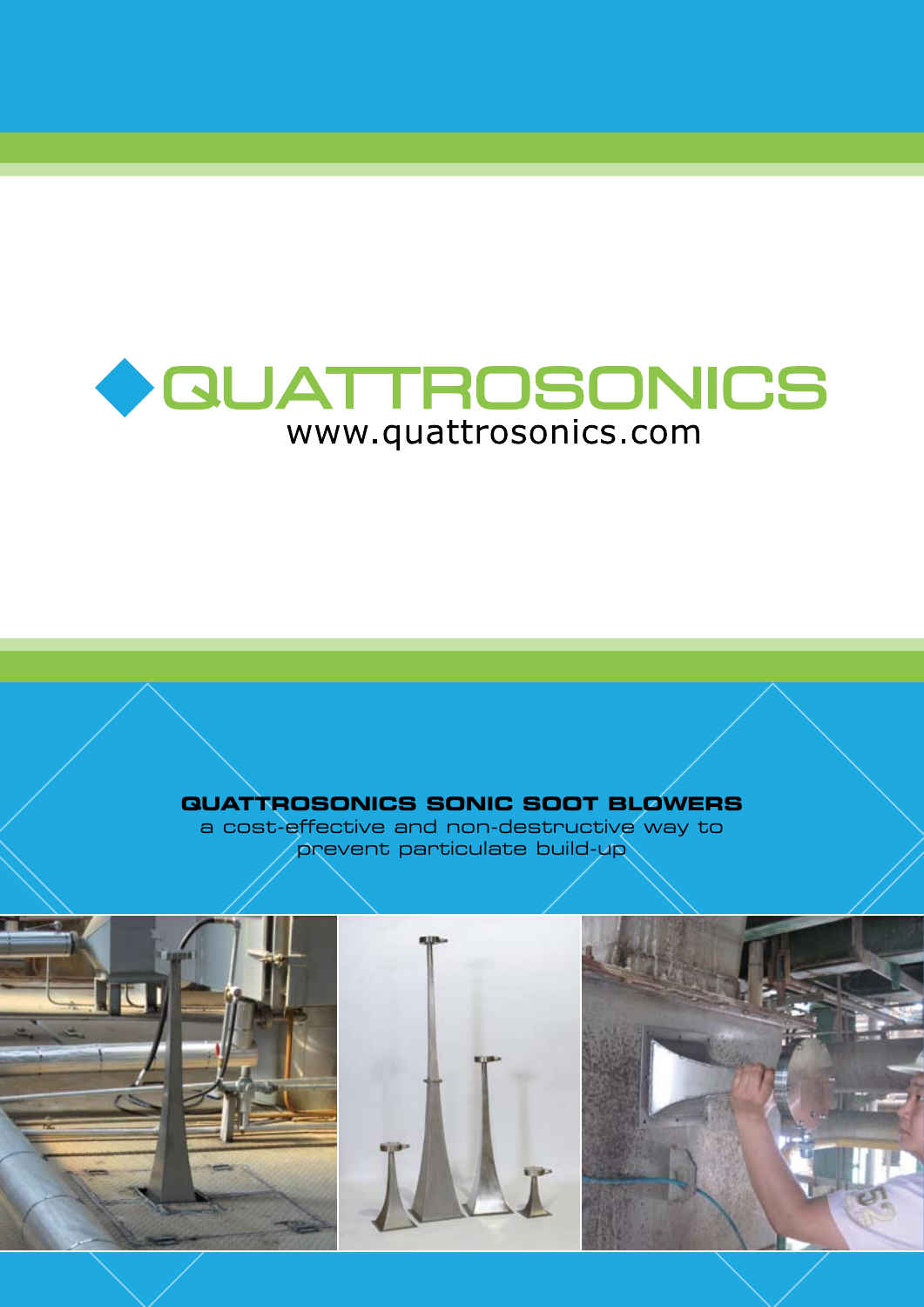### **QUATTROSONICS SONIC SOOT**

**BLOWERS** offer a cost-effective and non-destructive way to prevent particulate build-up.

# COST EFFECTIVE, HIGH PERFORMANCE & 'GREEN'

Sonic Soot Blowers are a proven alternative to conventional steam soot blowers in power generation plants which burn a range of fossil fuels and other waste fuels including bio fuels. Depending on the application and boiler plant design, Sonic Soot Blowers usually totally replace existing high maintenance steam soot blowers whether retractable or rotary. In a few cases, Sonic Soot Blowers can be used to supplement steam soot blowers and reduce their usage.

The main advantages that Sonic Soot Blowers have over the steam soot blowers are:-

- *Elimination of opacity spikes due to more regular, more efficient cleaning*
- *Guaranteed not to damage tube bundles or boiler structure*
- *Elimination of tube corrosion and erosion problems caused by water/steam cleaning regimes*
- *360° cleaning of all tube surfaces not harsh leading edge tube cleaning as with steam soot blowers*
- *Prevention of ash build up and sintering on boiler*

 *tubes due to more effective operation of Sonic Soot Blowers & 360° effective particulate de-bonding*

- *No costly repair, maintenance or operational costs*
- *Eco Friendly helps to combat global climate change and the effect of global warming.*

Unlike Steam Soot Blowers and Water Cannons, Sonic Soot Blowers are sounded for a few seconds every few minutes thus preventing ash from remaining on heat transfer surfaces and sintering. Sound waves are extremely safe and do not cause any physical damage to either the tube bundles or structure - corrosion, erosion and water based effluent streams are therefore eliminated and boiler thermal efficiency maintained.

## WHAT ARE QUATTROSONICS SONIC SOOT BLOWERS?

Sonic soot blowing encompasses the realm of sound transmission through particulate and solids. It is best described by the creation of rapid pressure fluctuations. These pressure fluctuations are transmitted into the particulate or "bonded" dry material causing the solid particles to resonate and dislodge from the surface they are deposited on or bonded to, without causing any structural damage to the plant. Once dislodged, the material is removed, either due to gravity or carried away by the gas stream within the process.

# **SONIC SOOTBLOWER APPLICATIONS**

**The Quattro range is primarily aimed at preventing particulate build up within the power generation industry where there is a demand for volume units of this innovative sonic cleaning technology for:-**

**Boilers** - Ash deposited on the heat transfer surfaces of a boiler acts as a heat insulator, thus significantly reducing thermal efficiency. The result is that less heat is transferred to the water to raise steam and more heat is wasted up the flue. This leads to higher fuel consumption and/or poor steaming.

Until recent years, the cleaning system most commonly used was a steam soot blower. The media used in these types of soot blowers may be saturated steam, superheated steam, compressed air or water or a combination of these. There is certainly a greater risk of tube erosion and corrosion due to the moisture contained within saturated steam and water.

**SCR's** - In power generation plants one increasingly popular method for the removal of NOx from the flue gas is by the SCR (selective catalytic reduction) method. The SCR unit is usually located between the economizer and air heater sections of the plant and is generally a honeycomb structure. Here ammonia is injected into the catalyst chamber via an ammonia injection grid, thus converting the NOx gases into nitrogen and water.

The effectiveness of the SCR can be significantly affected due to the build up of a number of types of particulate, ranging from fine fly ash to ammonium sulphate and ammonium bisulphate.

The installation of Quattrosonics Sonic Soot Blowers has been proven to prevent these particulates from building up within the honeycomb structure and ensure that the SCR unit performs at maximum efficiency without loss of performance.

ESPs - Due to the continual, mechanical force of a mechanical or pneumatic rapping system, damage can be caused to the internal electrodes which can break, rendering sections of the collecting plates inoperative and thus significantly reducing the on-going efficiency of the ESP. Quattrosonics Sonic Soot Blowers are now installed as alternatives improving efficiency, increasing precipitator uptime and reducing precipitator maintenance.

**Filters** - Baghouse filters come in a range of types and models, shaker filters, reverse air, reverse jet with cylindrical filter bags and reverse jet with envelope filter bags. All can benefit greatly from the installation of Quattrosonics Sonic Soot Blowers and their sonic horn acoustic cleaning power. The main problems experienced with these filter plants are:-

- *Ineffective bag cleaning leading to poor bag life*
- *Reduced differential pressure drop across the filter bags*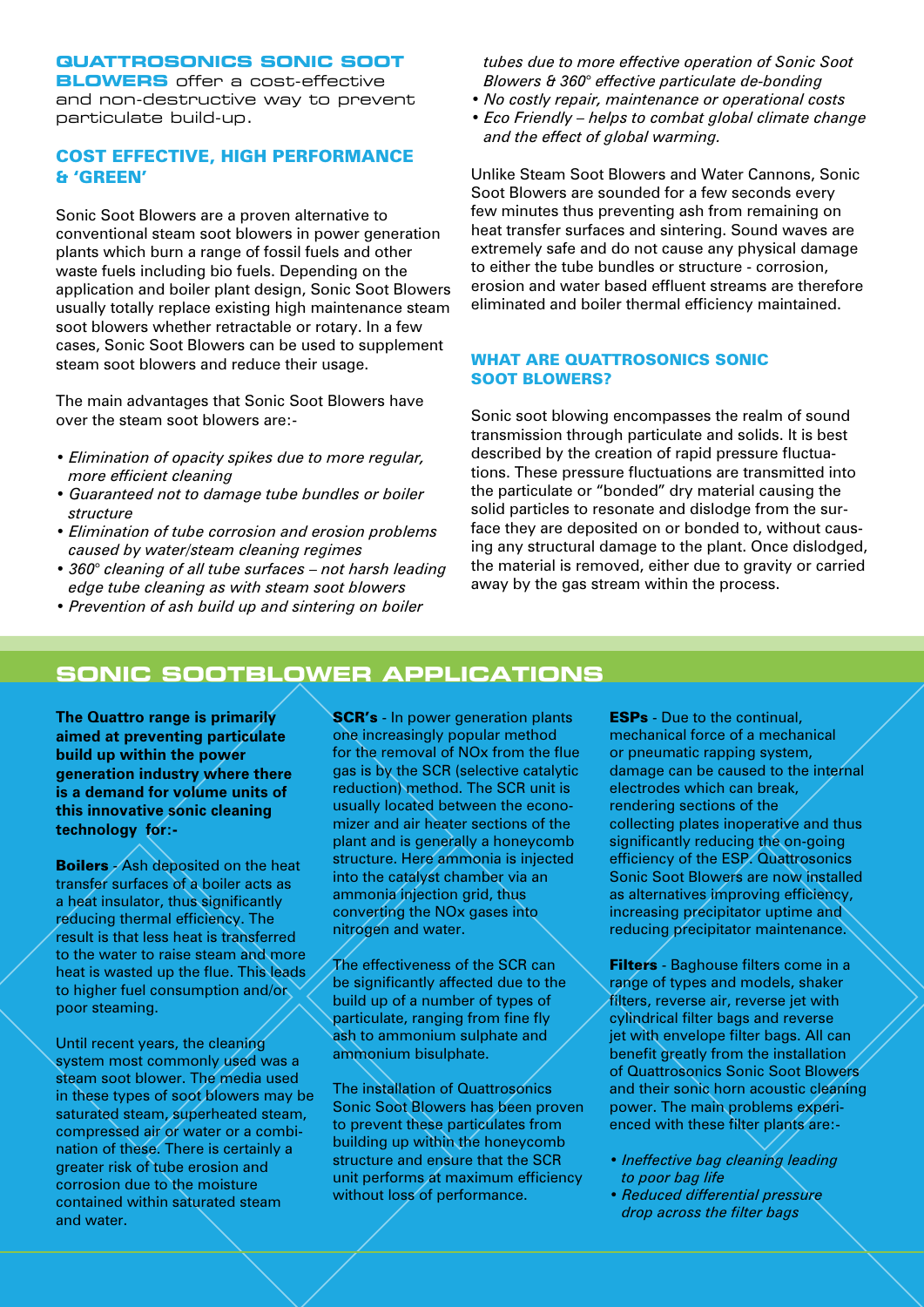The powerful sound waves are produced when the short bursts of standard plant compressed air enters the Sonic Soot Blower's wave generator and forces the only moving part, an aerospace grade titanium diaphragm to flex creating the powerful "base" sound wave. This "base" tone is then transmitted by a range of different horn sections into selected fundamental frequencies between 75 - 350Hz in our Quattrosonics acoustic cleaner range.

Using high energy, low frequency sound waves, they provide effective 360° cleaning coverage without risk of corrosion, erosion or mechanical damage to equipment and structures. Sonic Soot Blowers are a recognised, proven alternative to conventional steam soot blowers in a wide range of industrial applications, particularly where fossil fuels and other waste fuels are burned.

Working to ISO 9000 standards the Quattro range is manufactured from tapered, fabricated 5mm 316 grade stainless steel as standard and equipped with a new breed of Wave Generator.

### MODEL EVALUTION & INSTALLATION

It is our policy never to recommend Sonic Soot Blowers unless we believe they will deliver effective results. The efficiency of Sonic Soot Blowers is influenced by many factors such as particle size and moisture content which means that there are some applications for which the system may be unsuitable. Using your own data, along with our cutting edge finite element modelling and many years of technical knowledge, we will quickly identify the system, installation options and control regime appropriate to your application.

To help us identify the best solution for your plant simply complete the relevant questionnaire on our website & return it to us together with a dimensional drawing. Where systems are particularly large, complex or challenging we will be pleased to arrange a site visit by a member of our team or one of our highly experienced international agents.



- *Unscheduled shutdowns necessary for manual cleaning*
- *Material bridging between filter bags*
- *Material build up on internal side walls leading to cross contamination*
- *Higher usage of compressed air in order to try to clean the filter bags*
- *Material build up and bridging in hopper section causing blockages*
- *Increased power usage of filter fan*

All these problems can be overcome by the installation of the correct model and appropriate number of Quattrosonics Sonic Soot Blowers. They provide a simple, cost effective means to achieve:-

- *Significant increase in filter bag life*
- *Elimination of material hang up between filter bags*
- *Elimination of material build up on side walls and hoppers, thus increasing filter hygiene*
- *Elimination of the need for manual cleaning or unscheduled shutdowns*
- *Maintenance of low pressure drop across filter bags*
- *Reduced compressed air consumption and fan power*

**Marine Boilers - On any marine** vessel, the formation of particulate (ash & soot) from the combustion of fossil fuels, especially heavy oil, can build up on the heating surfaces of all types of boiler plant. Until recent years, the cleaning system most commonly used was a 'steam' soot blower. The media used in soot blowers may be saturated steam, superheated steam, compressed air or water or a combination of these. This method creates a greater risk of tube erosion and corrosion due to the moisture contained within saturated steam and water.

Installing Quattrosonics Sonic Soot Blowers provide the following key benefits for marine boilers:-

- *cheaper alternative to steam soot blowers*
- *more effective cleaning and prevention compared to steam soot blowers*
- *more effective at preventing soot fires from occurring*
- *virtually maintenance free and no need for expensive spare parts*

The Quattro range was designed in order to fulfil these requirements, providing economically priced, prime performance acoustic cleaners without compromising on our valued reputation for innovative design and superior build and performance.